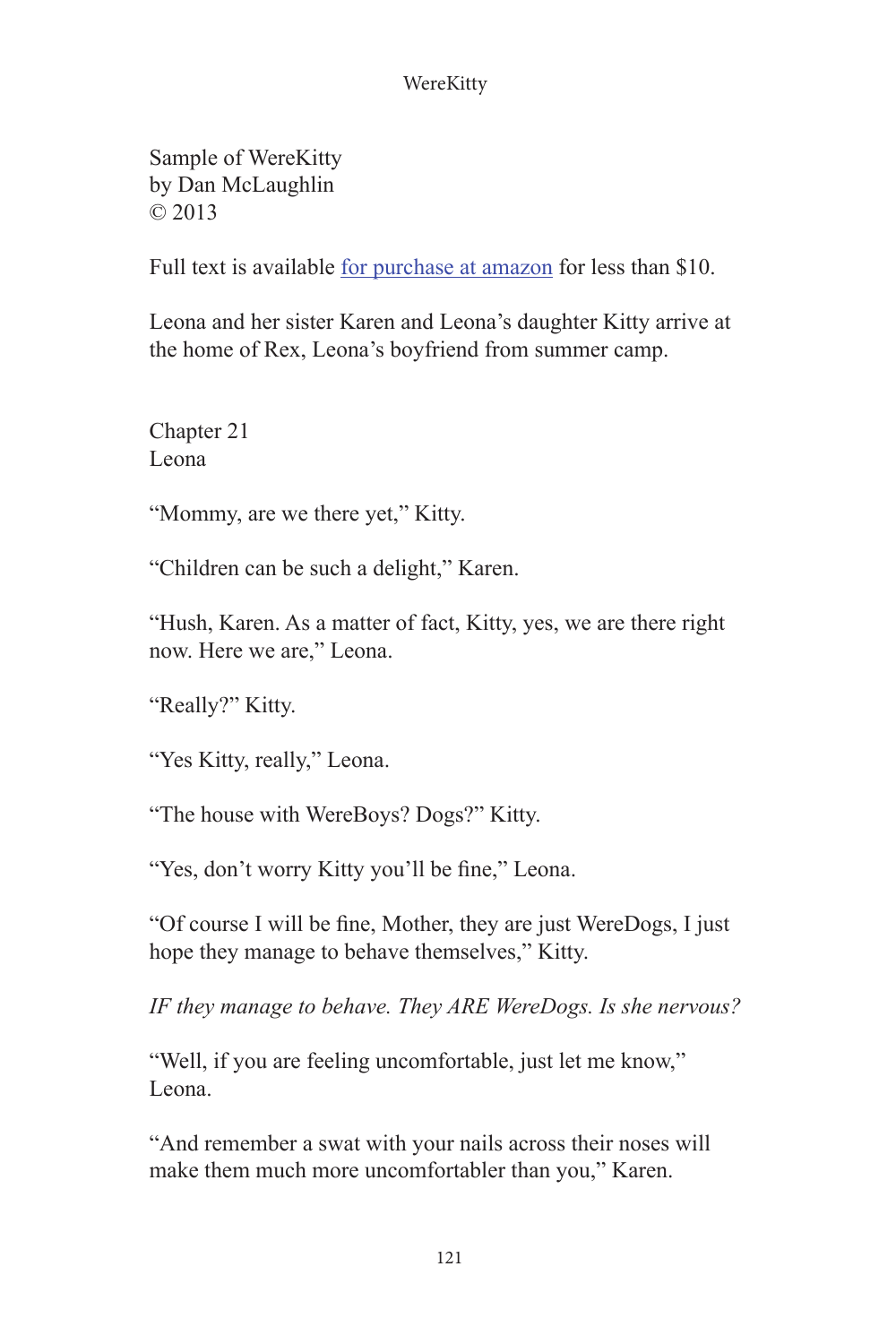*Thank you very much Karen for your mothering input.*

"You will do no such thing. Either you Karen, or you Kitty. We are WereLions, and we are the Pantera Girls, and they will treat us with the respect we deserve. We will not brawl, is that clear?" Leona.

"Yes, Mother," Kitty.

"Yes, Leona," Karen.

*However,*

"But if we do have to brawl we rip their noses to shreds and send them scurrying away with their tails wedged firmly between their legs," Leona.

"Yes, Mother," Kitty.

"Yes, Leona," Karen.

*Right then. Onwards.*

"Mom, look at this. It's is such a messy yard. How can anyone live like this? It is so, so chaotic looking," Kitty.

*What?*

"Chaotic, dear?" Leona.

"It means random or without pattern," Kitty.

"Oh I know what it means, I just didn't realize you knew it, that's all," Leona.

"Oh really Mother, please give me some credit. I am not a child anymore," Kitty.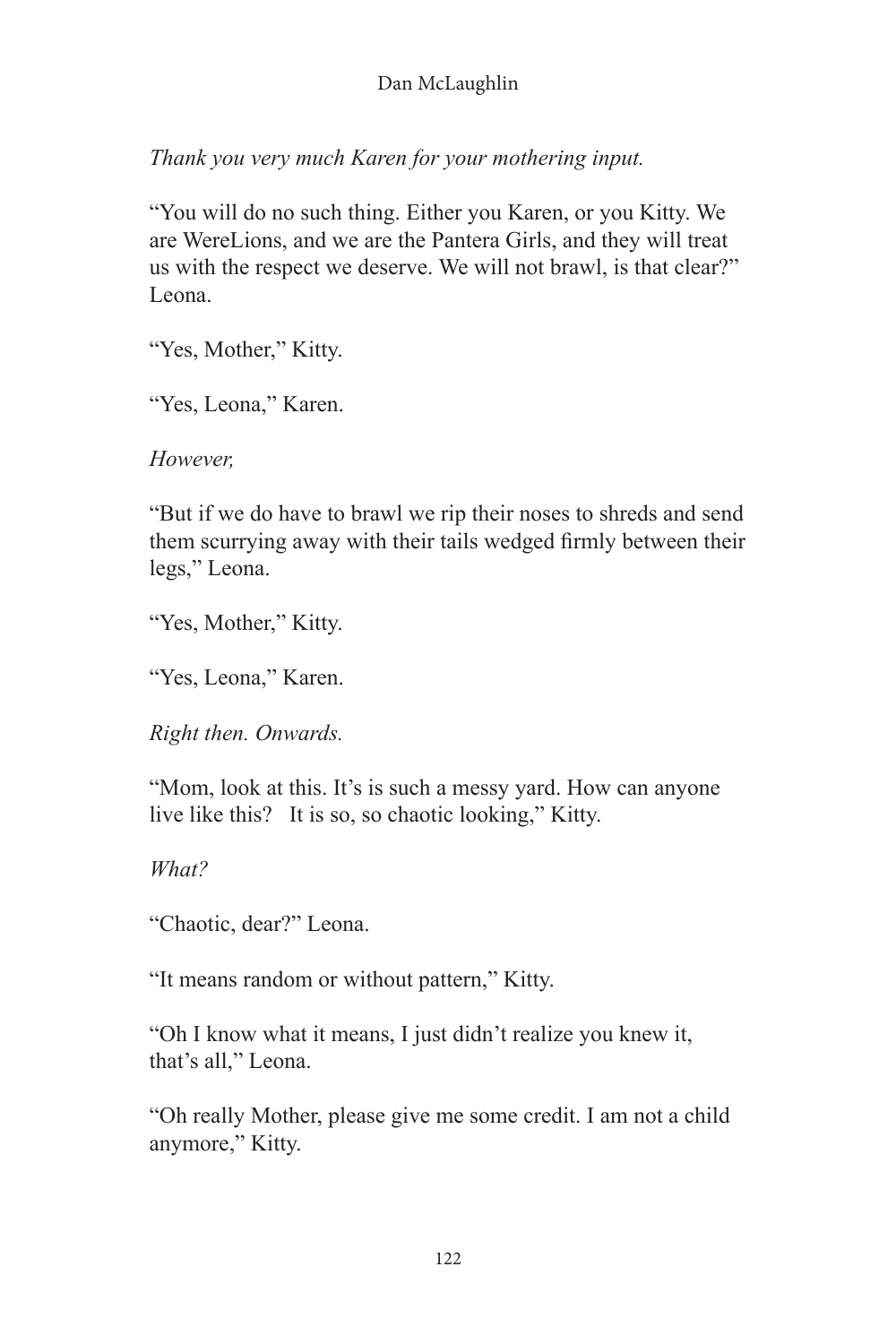*True enough. Chaotic. Pigsty. WereDogs*

(Sound of a knock on door. A pause then a avalanche of sounds and voices.)

"3 P's," All ladies.

"Door! Someone's at the door." "There's someone at the door!" "Hey there is someone in the yard!" "The door!" "The yard!" "The door!" "The yard!" "Someone's there!" "The door!" I'll get it!" "The door!" "The yard!" "I'll get it first" "Door, Door!" "No, I'll get it!" "The door, the door!" All boys.

"All right the lot of you be quiet, I'll get it. Now go back upstairs," Rex.

(The sounds of many footsteps running upstairs.)

"Oh! Oh!" "Dad's going to get it!" "Dad is!" "Going to get it!" "Yeah!" "Yeah!" "Dad!" "Dad!" "Dad's going to get it!" "Get!" "Get!" "Get!" "Dad!" "Dad! "Dad!" All boys.

(Sound of a door opening.)

"Hi, may I help…Oh, hello," Rex.

*Damn, he looks good.*

"Hello, Rex," Leona.

"Hello Leona," Rex.

*Crows feet look sexy on him, damn it.*

"You remember my sister, Karen," Leona.

"Hey, Rex," Karen.

"I remember. Hello Karen," Rex.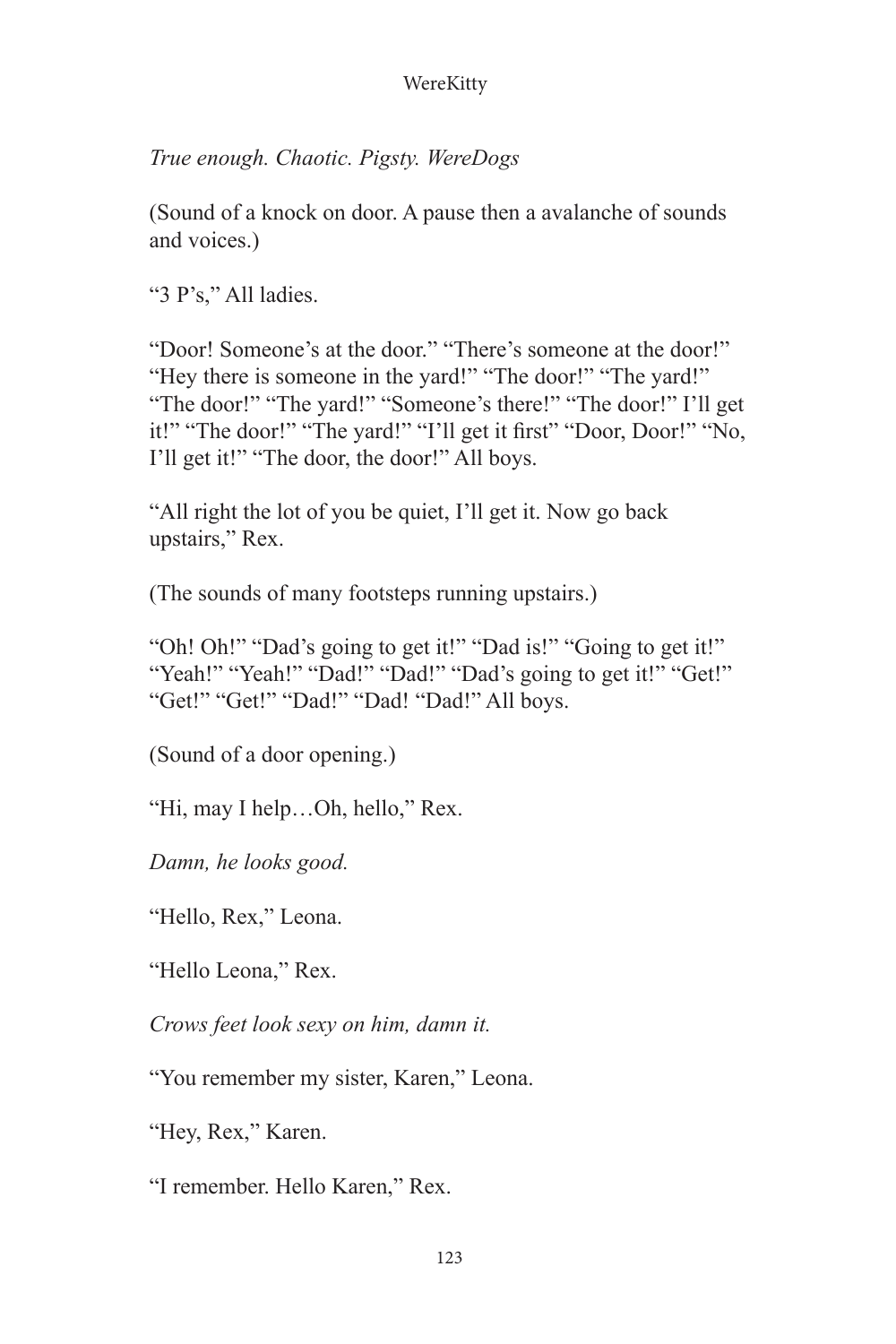*Maybe a bit of makeup wouldn't have been such a bad idea.*

"And this is my daughter, Kitty," Leona.

"Hello," Kitty.

"Pleased to meet you, Kitty. Uh, won't you like to come in?" Rex.

*Just here for the Dufftotem, and we're on our way.*

"We'd be delighted to, thank you," Leona.

(Sound of door closing.)

"Rex, who is it?" Pinto.

(Sound coming from another room in the house.)

*Oh yeah, this is going to be, awkward.*

"Pinto, honey it's Leona. You know, from Camp Were," Rex.

"I remember her. Why hello, Leona," Pinto.

(Sound coming from same room in the house.)

*Just get the Dufftotem and leave.*

"Hello Pinto. I know this is rather sudden, Rex, and uh Pinto, and I am sorry to intrude out of the blue like this…" Leona.

"Yes, why are you here Leona?" Pinto.

"I can assure you Pinto that I really don't want to be here, but its only, well this is a bit embarrassing, but your boys have something of mine that I need back," Leona.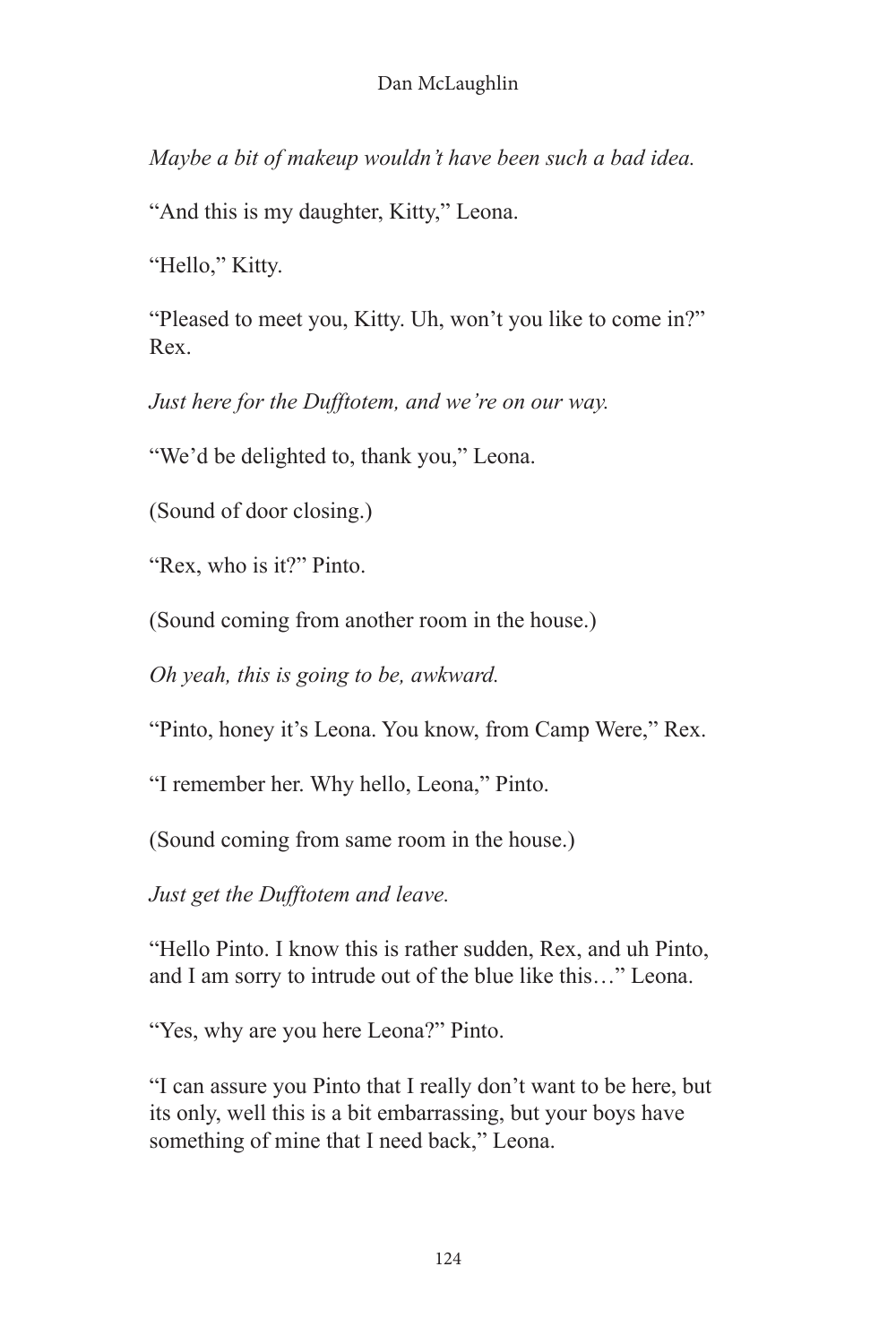*Oh crap. That didn't come out well.*

"Leona. My boys are good boys and I am sure that they have never stepped one step even close to you and your precious whatever. So before you go and start accusing my boys…" Pinto.

"Honey, relax, I'm sure there is a reasonable explanation," Rex.

*Yeah, right. But thank you, Rex.*

"Sorry well, I'm not sure about reasonable, but well, it seems that when you and your boys all were visiting Uncle Dead Fred, he gave you something that he shouldn't have," Leona.

"Well, what was it, Leona?" Pinto.

"My, uh. My uh. My um. *Dufftotem*," Leona.

"Your *Dufftotem*? What the? How did they? They are always up to something. Sorry. BOYS GET DOWN HERE RIGHT NOW," Rex.

(Sounds of boys running downstairs.)

"Here, Father!" "Father, here I am!" "Hiya, Dad!" "I am here, Dad!" "Hey dad. Hey dad. Dad. Dad. Dad." "What's up, Dad?" "Nice to see you, Dad!" "Dad! Dad! Dad!" "Wanna play catch with the ball, Dad?" "Ball, Dad, Ball!" "Ball! Ball!" "Wanna go out running, Dad"? "Catch some squirrels?" Squirrels, yes!" "Run and catch squirrels!" "Dad, is it time for dinner?" "Dinner! Food" "Food, food, food!" "I could really use a quick bite to eat, Dad." "Dad! Dad. Dad! Is it time to eat dad?" All boys.

"Boys, boys. Boys! Sit. Good boys. Leona, these are my boys Buster, Ralph, Sherman, Archie and Newman. Boys, this is Leona, her sister Karen, and her daughter Kitty," Rex.

"Hello, boys. It's very to meet you," Leona.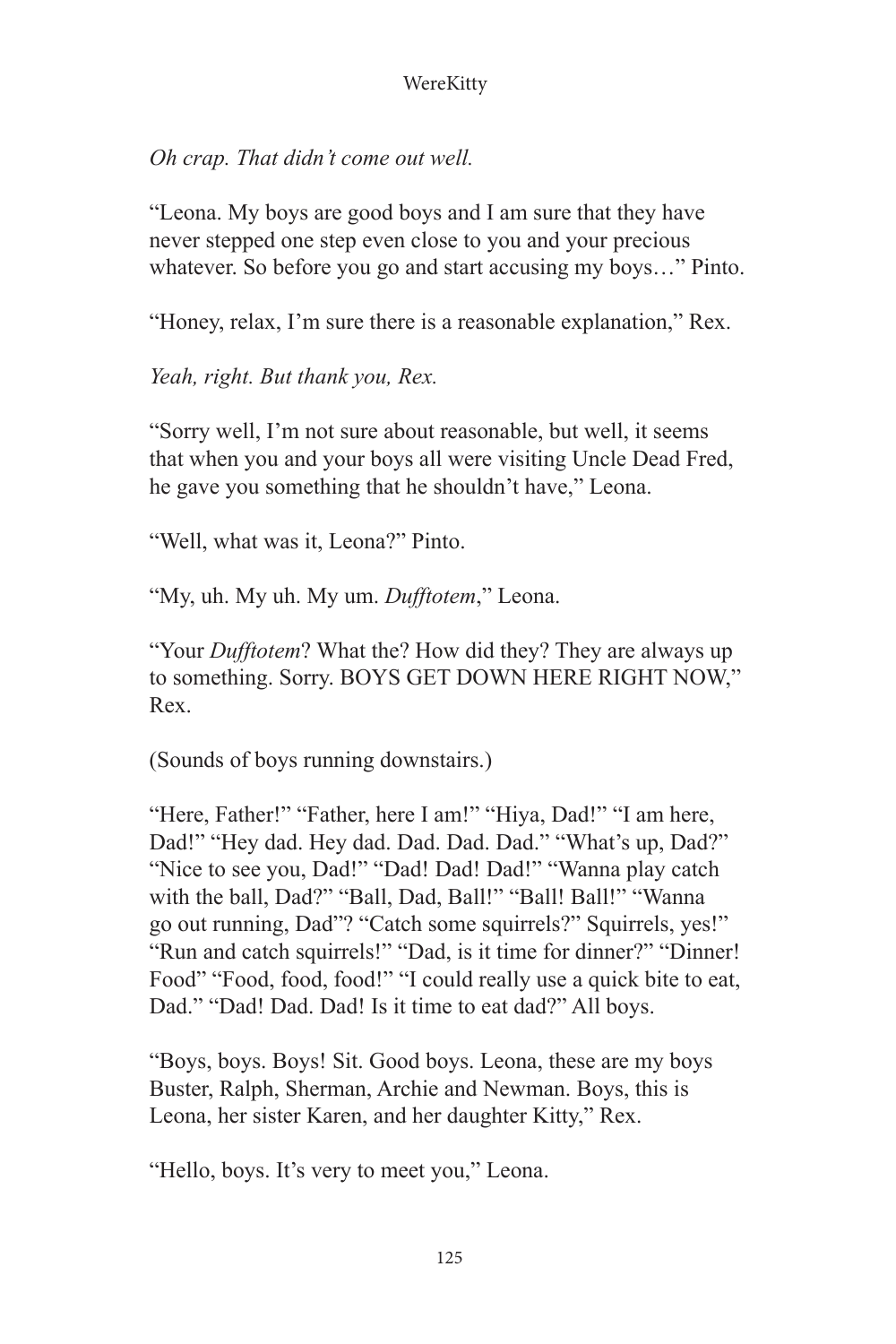"Boys, Leona says you have something of hers," Rex.

"I don't think so." "Nice lady." "Pretty lady." "Smells like a cat!" "Big cat!" "Big big cat!" "Big big big cat!" "With sharp claws!" "Very sharp claws!" "Ouch ouch ouch." OOOOOOOOOOOOOOOHHHHHHHHHHHH (all.) "Nose is very tender." "But we have never seen her before." "No, never seen her before." "No, never seen her before." "Never never never never no no no no no no!" All boys.

"But she does smell a little familiar," Newman.

"What do you mean, Newman?" Rex.

(Sounds of sniffing.)

*If he takes just one step towards me…*

"She smells kinda like the stick," Newman.

*Oh yeah, I guess I would.*

"Oh yeah, the stick" "Yeah the stick!" "Yeah the stick!" "Yeah, the stick!" "The stick!" "The stick!" "Stick!" "Stick!" "Stick!" All boys.

"What stick, boys?" Rex.

"The stick that stinky Fred gave us!" "Fetch boys fetch, he said!" "Go get it boys, fetch!" "He told us we could play with his stick that smells sorta like this lady!" "The stick that smelled sweet!" "Too sweet!" "Yeah, too sweet!" "Not a good smell!" "Too sweet!" "Stinky Fred gave us the stick!" "Yes, yes stinky Fred!" "Give give!" "Gave it to us" "Gave it to us!" "Stick!" All boys.

*Yeah, well yeah that sounds like it.*

"OK, then. OK, well, if I could just have it back and I will be on my way, thank you very much," Leona.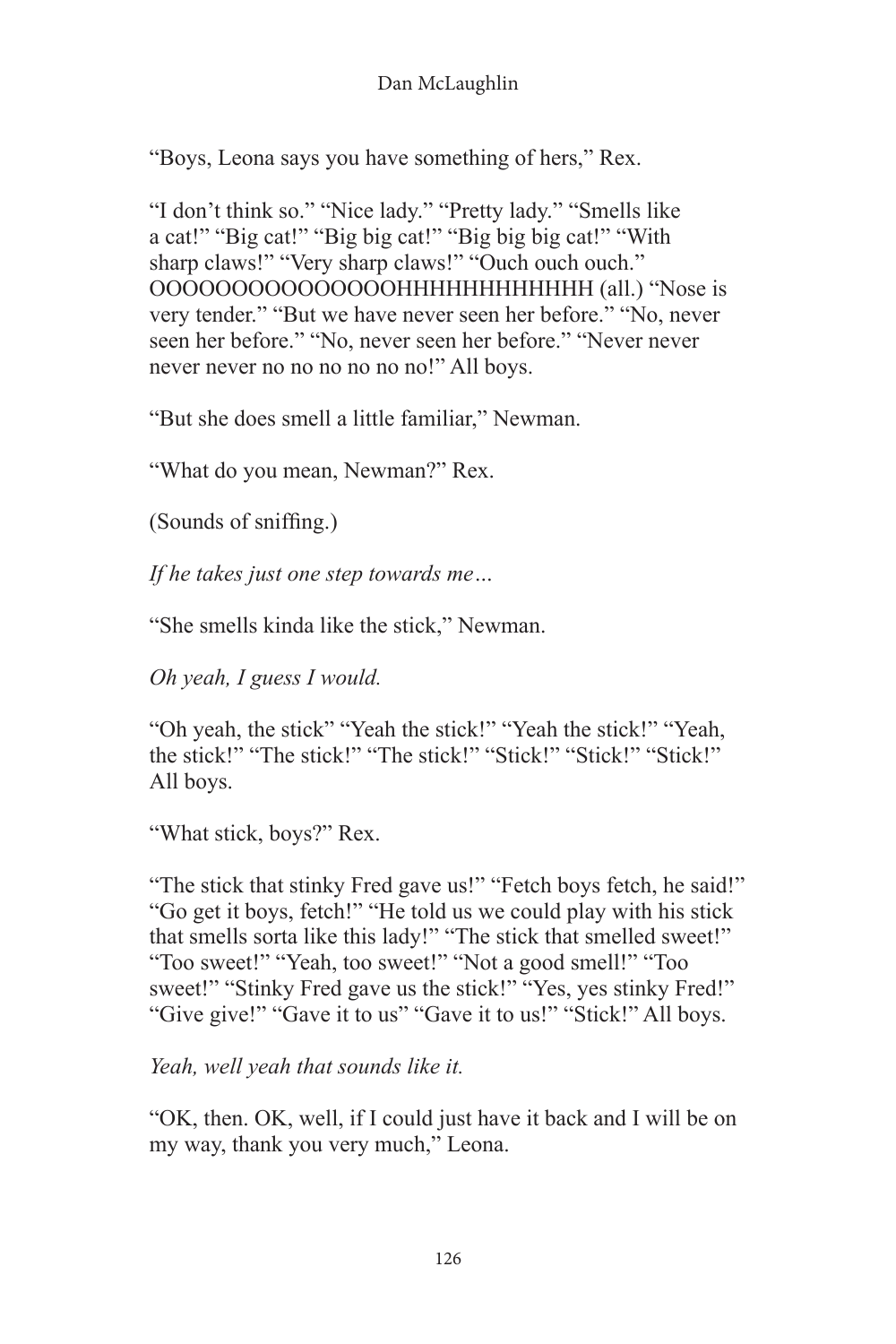"You sure you guys don't want to stay for dinner or something?" Rex.

*That would be such a BAD idea.*

"Rex, I'm sure that Leona has someplace else she has to be, or needs her smelly stick for," Pinto.

*We're on the same page there, but it's a…* 

*"Dufftotem*," Leona.

"Yeah, whatever," Pinto.

*Bitch. Understandable, but still.*

"No, that's nice of you to offer Rex, but Pinto is right. We are in some kind of hurry, so it we could just get the *dufftotem*, we'll be on our way," Leona.

"Newman, go and fetch the scent totem," Rex.

"Oh goodie, I get to go and fetch. Be right back, Father. Fetch, Newman, Fetch! Fetch, good boy!" Newman.

"He's a good boy," Rex.

"So say, Leona, I thought those totems were supposed to be extra special super secret treasured things. How did Dead Fred get yours?" Pinto.

*Glad to see that time hasn't dulled your memory any, Pinto. Unlike your hair.*

"Pinto, I'm sure that's none of our business. We're just glad that we're able to help get it back, aren't we honey?" Rex.

"Oh sure we are, you bet," Pinto.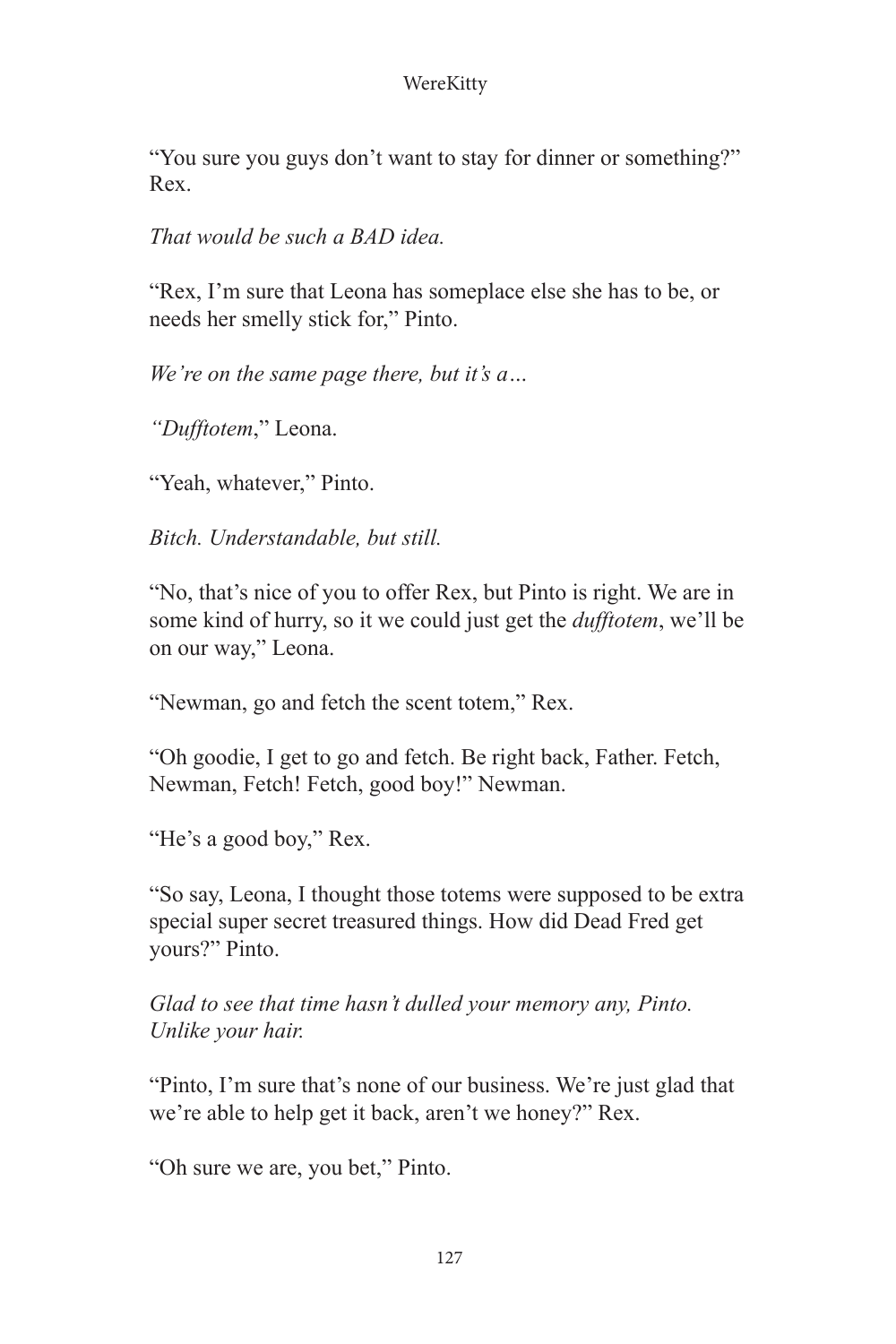*Not that I blame her, I guess.*

"No, that's OK Rex, Pinto's right. The *dufftotem* is usually a sacred treasured thing, but since I married Fred…" Leona.

*We light it up pretty good, back in the day.*

"You married a zombie?" Pinto.

"No honey, not Dead Fred, Living Fred. You know, the Same," Rex.

"Oh yeah, always moving on to the next conquest, weren't you Leona?" Pinto.

*Who knew dogs could be so catty?*

"So you married living Fred and…" Pinto.

*Only way this works if she knows the truth. Take your medicine, Leona.*

"Well Fred, Living Fred that is, was OK in making the *dufftotem*, but didn't really want to keep it in the house afterwards, sort of that whole 'break completely from the outmoded conventions of the past as we create our new tomorrows' kind of thing. So I gave it to Karen here for safekeeping. Who for various reasons involving her libido, primarily, gave it to Uncle Dead Fred who for various reasons also seeming to do with his libido, gave it away as well," Leona.

"Dead Fred has a libido. I don't want to even think about that," Pinto.

(Sound of shared laughter among the adults.)

*She looks better when she laughs. They laugh good together.*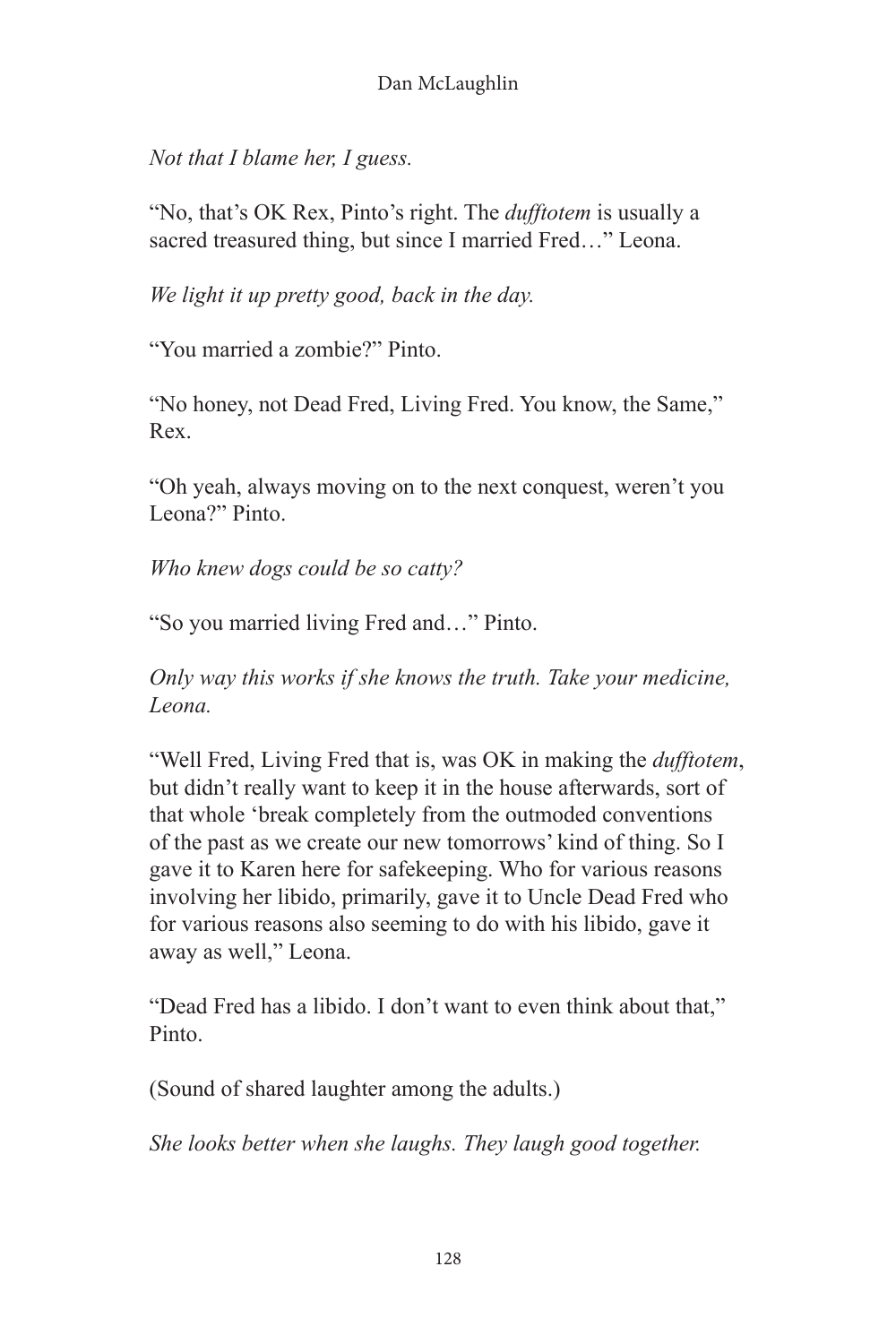"So Uncle Dead Fred seems in turn to have given it to you guys. So here we are," Leona.

"So why do you need it back all of a sudden?" Pinto.

"Well Fred, Living Fred, My Fred, has disappeared and I am having trouble tracking him down. Our connection is broken and I need the *dufftotem* to reestablish it. So that is the reason I am darkening your door tonight. I really am sorry, but I really didn't have any choice," Leona.

"Well it's no bother at all. We're glad to help. NEWMAN WHAT'S TAKING SO LONG? FETCH THE SICK BOY. THAT'S A GOOD BOY. BRING ME THE STICK," Rex.

(Sounds of Newman running back, panting.)

"Sorry Dad, I can't find it," Newman.

*Uh-oh.*

"Oh oh oh oh oh oh Archie knows. Archie knows. Archie knows," Archie.

*Oh good.*

"Slow down son, use more of your words, what does Archie, I mean what do you know, Archie?" Rex.

"I know were the sweet tick is, yes yes yes yes yes," Archie.

*Oh God, the only WereDog with a speech impediment. Calm down, Leona. Let Rex handle it.*

"OK Archie, sit. Good boy. Now speak. Tell me where the tick, stick is," Rex.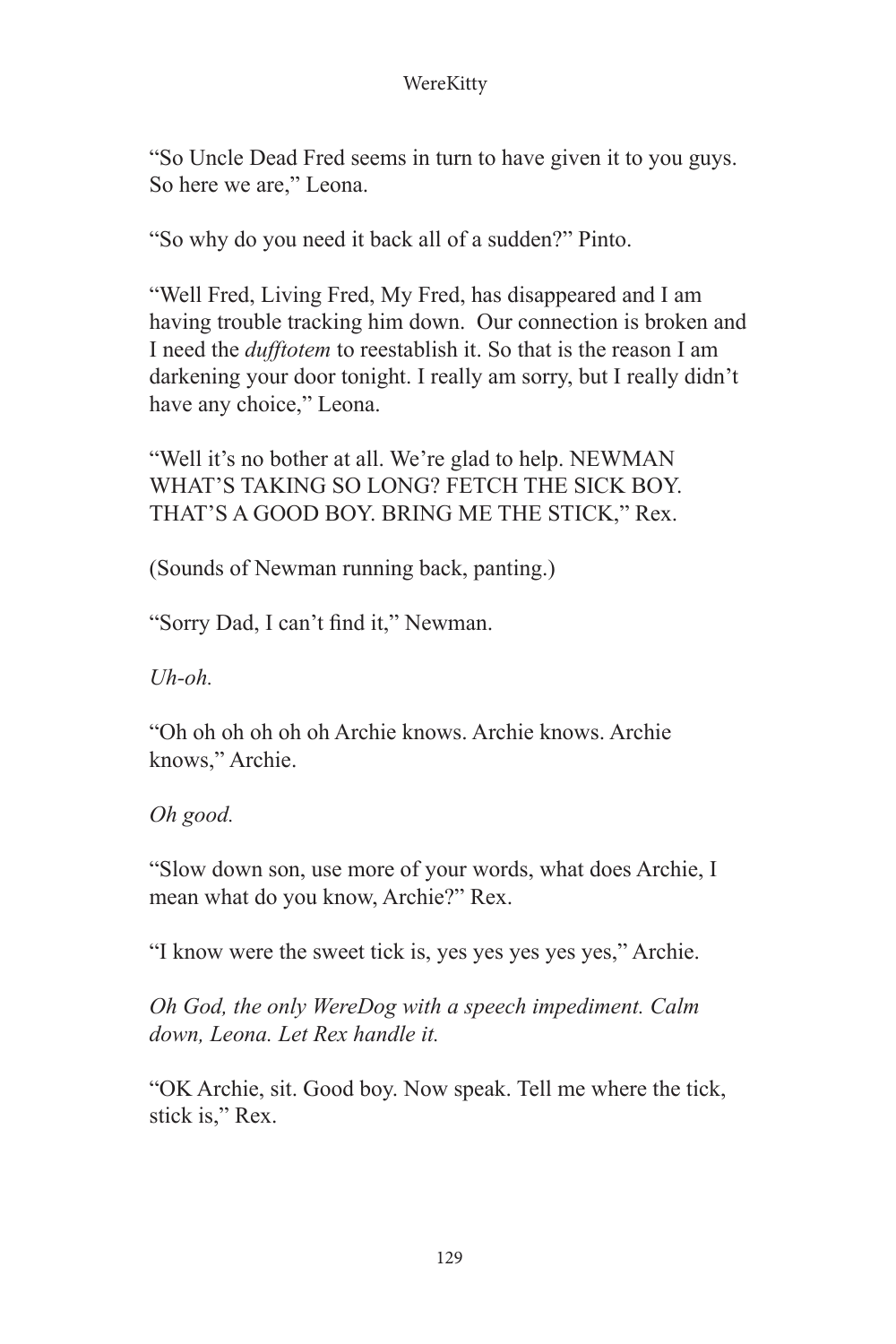"I gave it to the men who smells worse that dead Fred. Archie gave it to Fusty Fred. Fusty Fred has it. Yes yes yes yes yes. Can I have a treat now?" Archie.

*Remember to breath.*

"Yes. Good boy. Here you go," Rex.

*Calm down girl.*

"Fusty Fred. Is Fusty Fred who I think Fusty Fred is?" Leona.

*Take a DEEP breath.*

"Er, probably," Rex.

*One. Two. Fuck it.*

"Rex, why did your son give my *dufftotem* to a mummy?" Leona.

"Archie, why did you give the sweet stick to Fusty Fred?" Rex.

"He said he needed it to scratch his back. He said he was itchy and it was so smelly that even he could smell it and he could use it and it wouldn't get lost in Fusty Fred's crypt. He gave me a treat. I like treats, " Archie.

*I am so incredibly not pleased.*

"I am not pleased, Rex," Leona.

"OK Leona, calm down, there is no need to pace back and forth like that," Karen.

"Don't you tell me how to react. I want that *dufftotem* and I want Fred. Not Dead Fred, not Fusty Fred. But my Fred, Fred. Fred Taylor, damn it," Leona.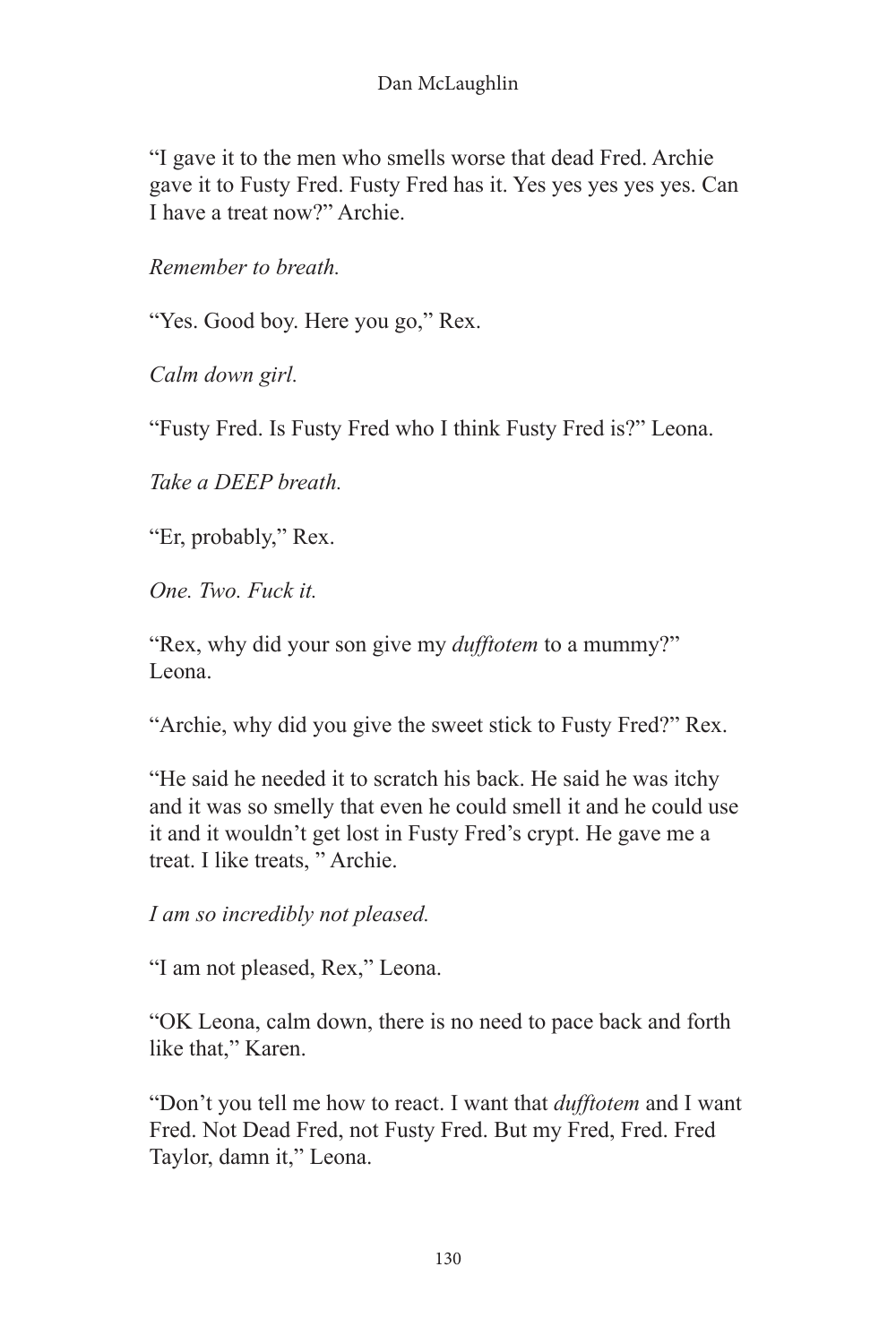*I am so so incredibly not pleased right now.*

"OK honey that's right we will get your *dufftotem*, it is just over at Fusty Fred's house," Karen.

"Crypt. They prefer that you call them crypts," Pinto.

*Thank you Ms. C- in English.*

"Thank you Pinto. See honey, all we have to do is go over to his place get the stick," Karen.

*DUFFTOTEM!*

"*Dufftotem*," Leona.

*Damn it. And I want it. Now.*

"Yeah right, *dufftotem* and Fred Fred is as good as got, just calm down honey. We don't want to be a rampaging lioness in a WereDog house," Karen.

*Damn. Karen, the voice of fucking reason. Damn it girl, get a grip.*

"No you're right. I'm sorry. That was rude of me. I apologize," Leona.

*3P's.*

"Uh sure, no problem, maybe? Boys, you can come back in the room here now," Rex.

(Sounds of boys reentering the room.)

"Mrs. Taylor lady got real angry." "Yeah, she would have swatted us across our noses." "With her claws." "Ow o ow ow," "Nose scratches hurt." "No no no no, don't like nose scratches from claws." "No no no no no no,"All boys.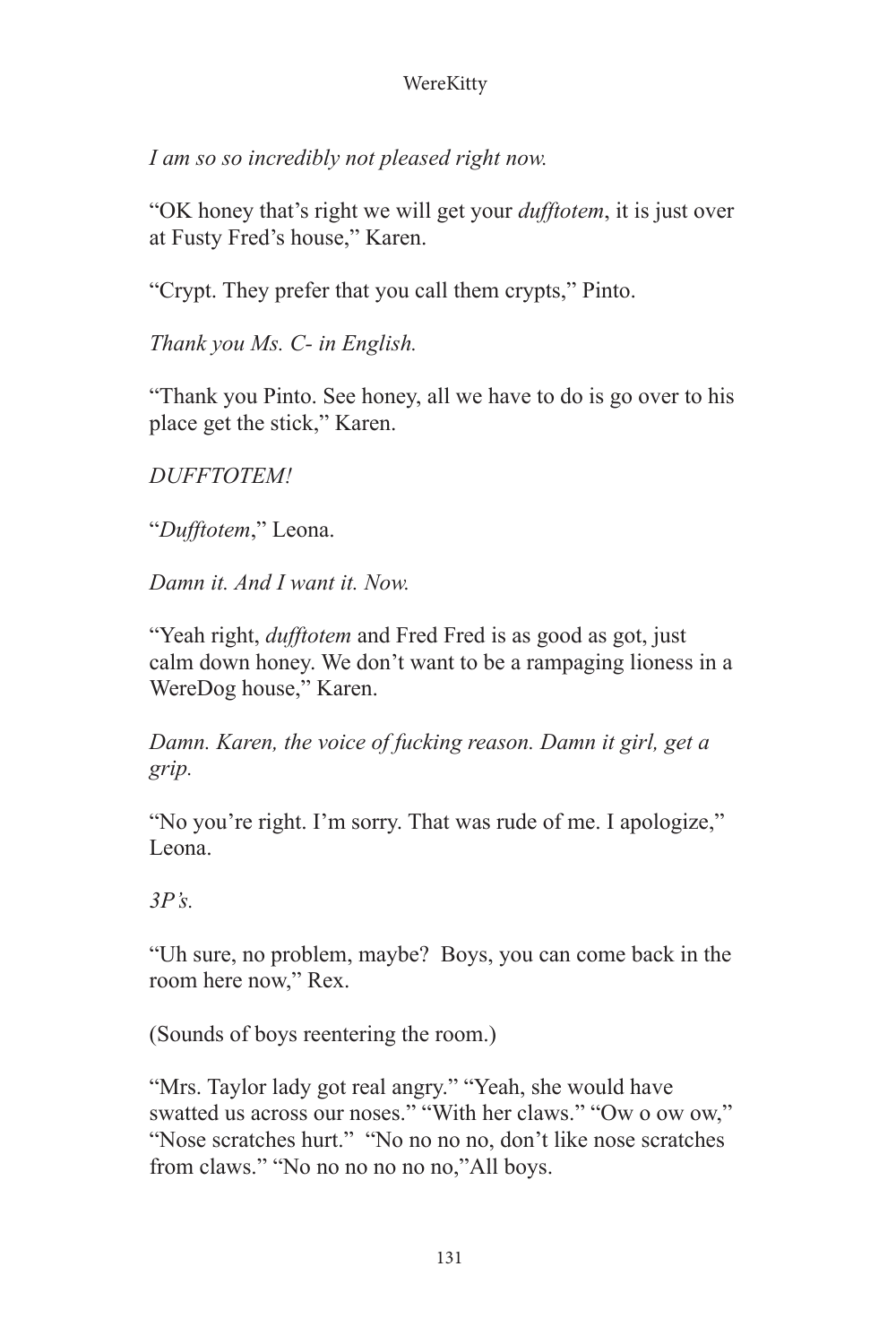*I scared them. That's not right. This is their home, and I am their guest.*

"Boys, I'm sorry I was rude like that. That was not poised of me. I'm very sorry. So where is Fusty Fred's house. Crypt," Leona.

"Boys? Where does Fusty Fred sleep?" Rex.

"We don't know." "Fusty Fred comes here." "Fusty Fred has bad house." "Crypt." "House." "Oh yeah, crypt." "Crypt." "Crypt." "Crypt." "Crypt." "Crypt." "We don't know." "We don't know." "But it must be at Fusty Fred's." "Yeah yeah yeah yeah," "Fusty Fred has it," All boys.

*This can't be happening.*

"Boys, SIT. Stay. Be still," Rex.

"Can we have a treat now? Yeah yeah yeah yeah yeah yeah yeah treat treat treat treat treat treat," All boys.

*This can't be happening.*

"Boys, be still," Rex.

(Sounds of silence.)

"Say listen Leona, I'm sorry about this whole mess. I know that the *dufftotem* is a big deal, and all, and uh, honey could I speak to you in the kitchen for a moment? You boys be good in here while your Mother and I talk," Rex.

(Rex and Pinto exit leaving the WereLions and the boys.)

"Hello, Newman," Kitty.

"Oh hi uh um umm," Newman.

"Kitty. We're in the same social studies class. Ms. Drenkovitch, third period," Kitty.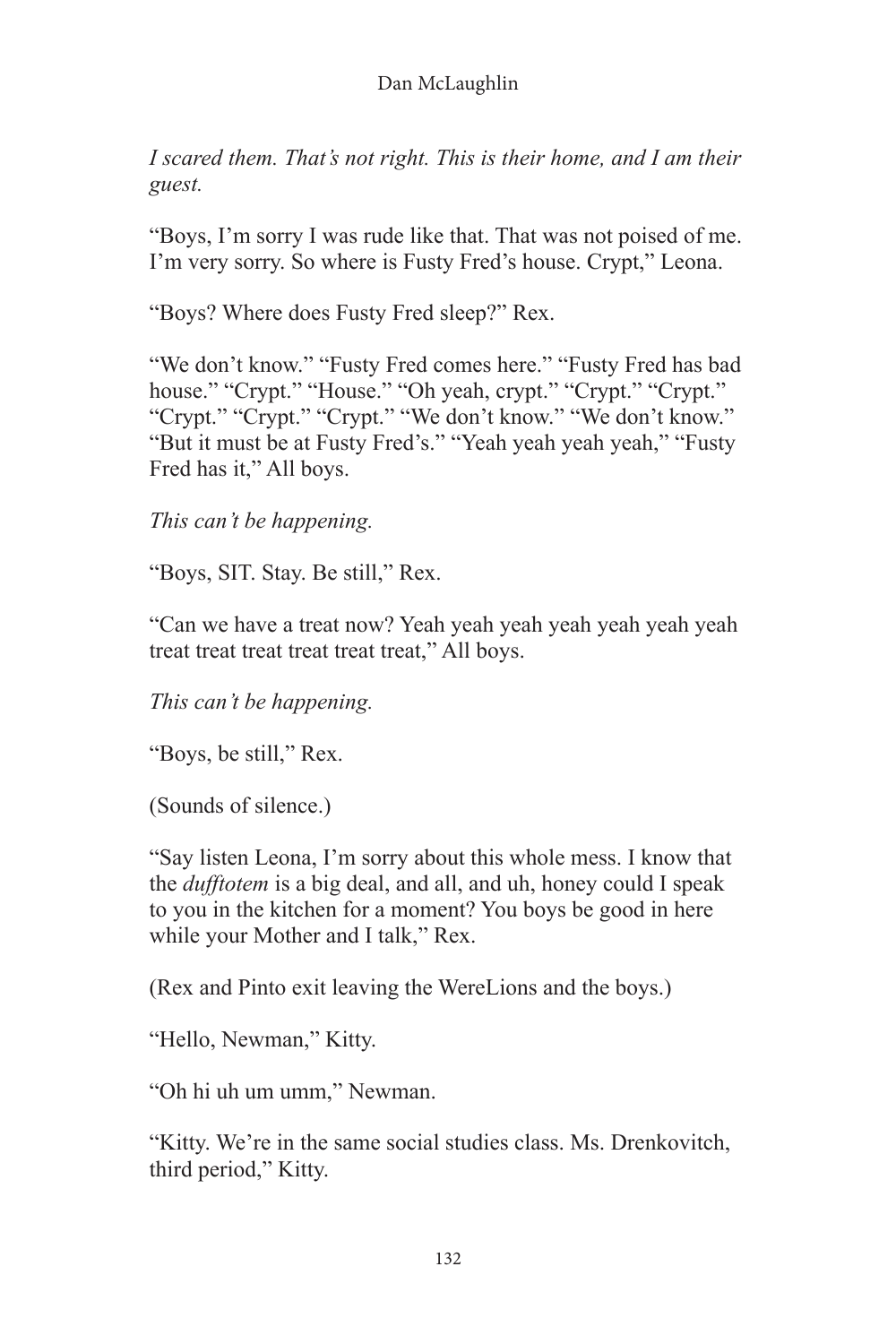"Oh yeah shure. You're the one who knows all the answers," Newman.

"Uh yeah. Some of the times. Sometimes I'm really just guessing," Kitty.

"No, you are one of the smart ones. You know all the answers," Newman.

"Uh, thanks. So this is your house," Kitty.

"Yes, nice house," Newman.

"Your Mom seems nice," Kitty.

"Yes, nice Mom," Newman.

"You, uh, seem to have a nice yard," Kitty.

"Yes, nice yard," Newman. "Uh, nice jacket."

"Really? I mean, thank you. Do you have any video games?" Kitty.

"Yes, nice video games. Uh, you want to go and play some video games?" Newman.

"Yes yes yes yes games fun fun fun lets go play some games," All other boys.

"MOM, CAN KITTY PLAY SOME OF OUR VIDEO GAMES UPSTAIRS?" Newman. (Shouting across the house.)

"OH OK, DON'T START ANY LONG ONE, BOYS. I DON'T KNOW HOW LONG THEY WILL BE STAYING," Pinto.

"Mom says it's OK. The games are upstairs," Newman.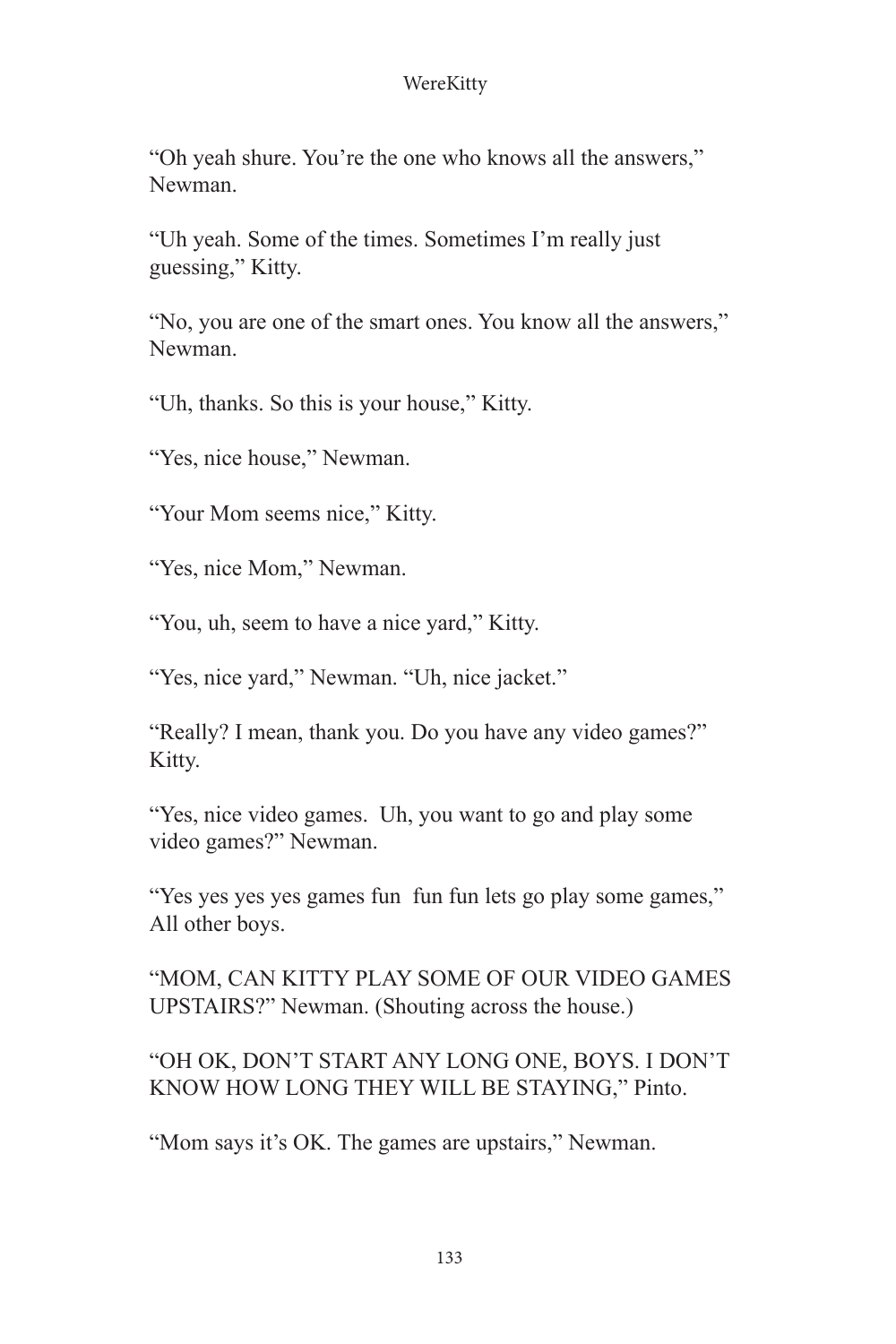"Oh Mom, pleassssssse. Can I? It's OK, please? Just for a second, I know," Kitty.

"Oh OK. But don't get too settled in, because we still have to go and find your Father," Leona.

"OK Mom, thanks. Love you," Kitty.

(Sounds of Kitty and the boys going upstairs. Sisters laughing.)

"Well, that was interesting," Karen.

(Sounds of laughter.)

*Sure was.*

"Sure was," Leona.

"So Kitty knows Newman. He's a cute boy," Karen.

(Sounds of laughter.)

"Oh hush, Karen," Leona.

*When did Kitty grow up? In the last 10 minutes? Damn, the girl's got some game.*

"Did you see how big her eyes got?" Karen.

*Why yes, I did. Thank you very much.*

(Sounds of sister laughter.)

"And how tongue tied he got. Just like his father," Leona.

"And how she took control. Just like her mother," Karen.

*Of course, I really don't need THIS right now, but still...*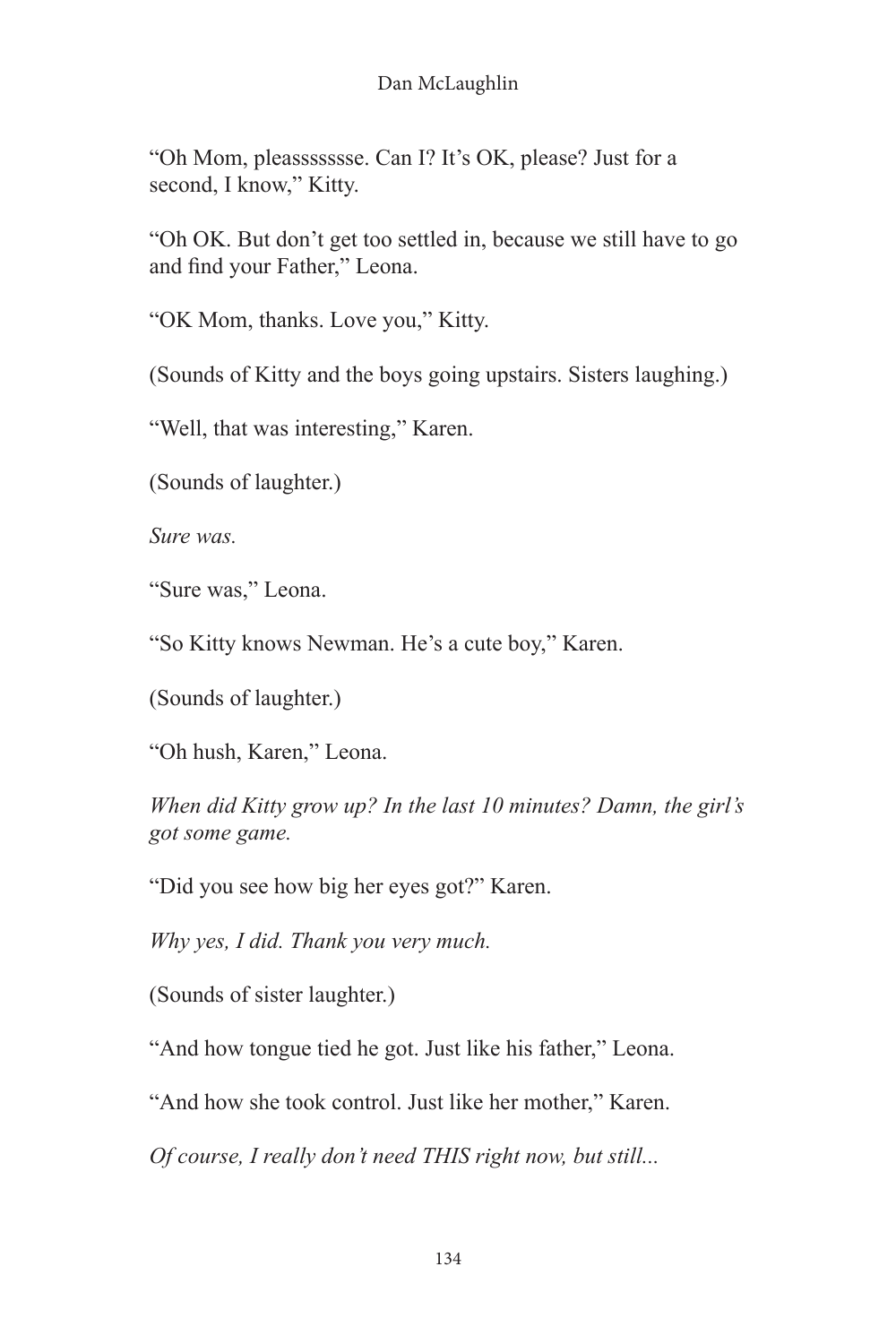(Sounds of sister laughter. Enter Rex and Pinto. She has her arms folded in front of her and has a rather grim expression on her face.)

"Oh hey guys, the kids are off playing video games, I hope that's OK," Leona.

"Sure, no problem. Say listen, Leona, I feel real bad about the stick," Rex.

"*Dufftotem*," Leona.

*Sigh.*

"Yeah, *dufftotem* thing. So, uh Pinto and I talked it over, and WE thought if you needed some help to like track it down, well like, we Holdens are pretty good trackers when we put our noses to it and," Rex.

*What the heck is he trying to say?*

"What are you saying, Rex?" Leona.

"Well like I said Pinto and I talked it over and we figured it was only fair that since like our boys were the last ones to sort of play with it, it would be only fair if we helped you find it. So, we, Pinto and me," Rex.

*Yeah,"we," right.*

"We thought, if it was OK with you, we could help you find Fusty Fred," Rex.

*What?*

*"*You know he really does have a distinctive odor, and that well since it's time that at least some of my boys get some quality tracking time with their Dad. I well. I mean, now you know, only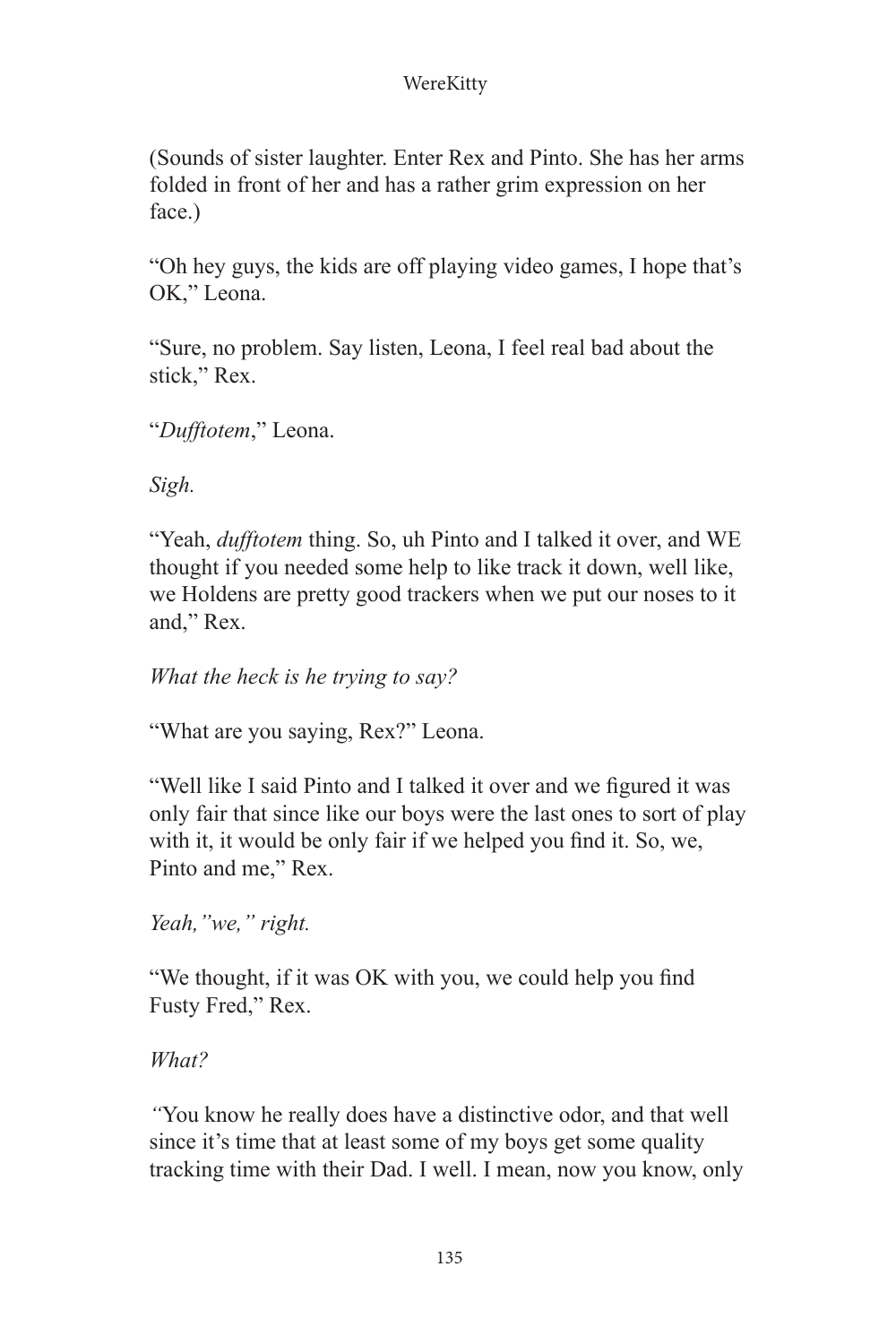if it is OK with you, I would like to bring along one of my boys to help me. Newman. He's the one I'd like to take," Rex.

*And Pinto is not trying to rip my throat out now because why?*

"He's the only one with brains enough to at least keep an eye on you and remind you that you have a family back here," Pinto.

*Ahhhhhhh, OK.*

"Yeah, um yeah. So if you don't want our help, that is totally OK fine, and I would totally respect that, but we'd he honored to help if we can," Rex.

*Aw hell, there are only about 6 billion ways this could go wrong.*

"Well Rex, that is very nice of you. I really didn't mean to intrude like this. And disrupt everything," Leona.

"I know that," Rex.

*But I like have no other idea how to find this Fusty Fred, and I do need my dufftotem quick.*

"Listen Leona, take him up on the offer. If he doesn't get to go he will walk all over this place with that hangdog expression for months. And I don't need that. So just go, and bring him back, you hear?" Pinto.

*Well she knows him better than I do at this point, so if she's OK with it…*

"Well thanks, Pinto. OK, Rex, welcome to the Great *Dufftotem* Recovery Expedition" Leona.

"Gee that's swell. And honey, maybe once Fred Fred is back maybe we all can get together sometime and," Rex.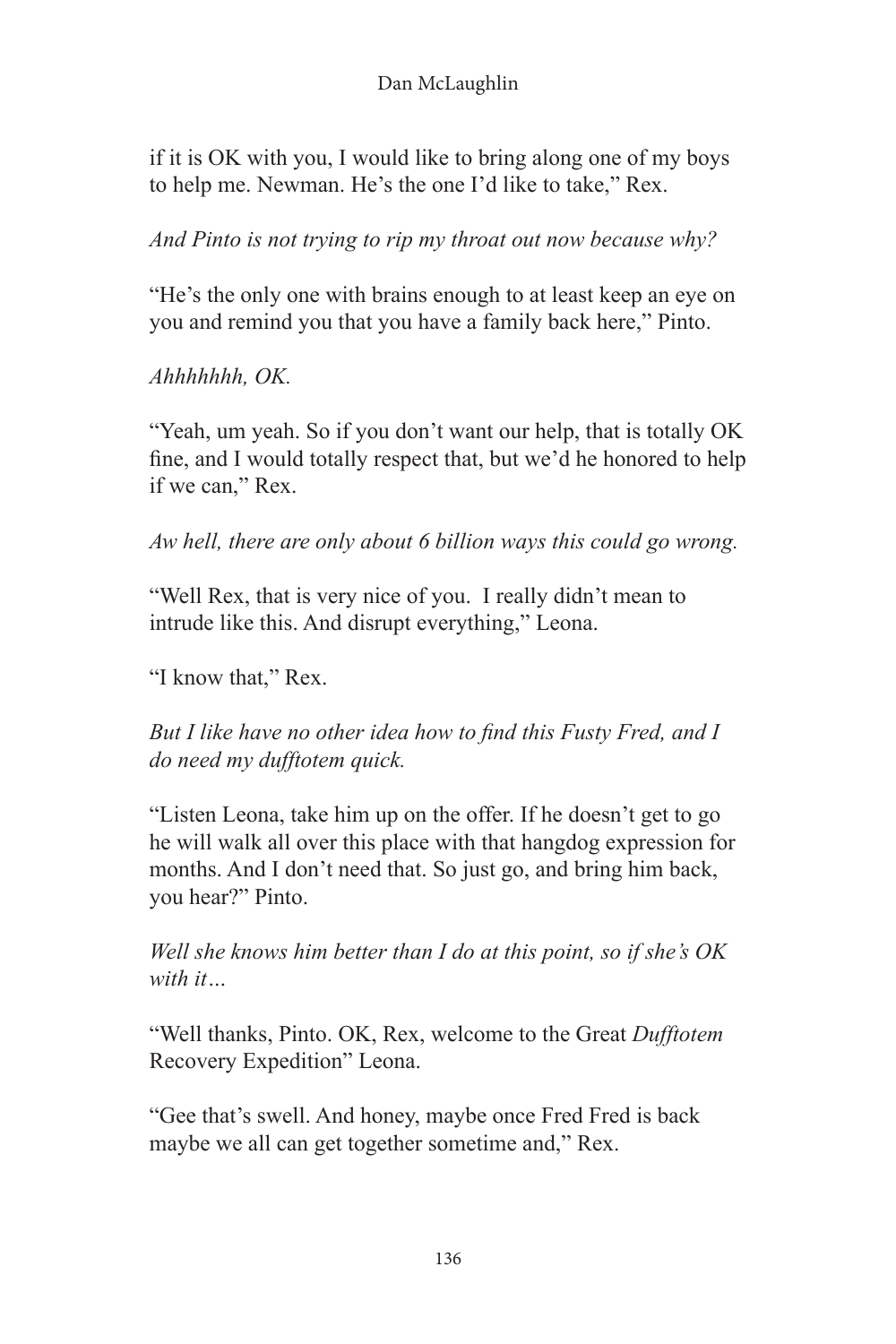*Oh no. That is at least 10,000 ways to being a very bad idea.*

"Honey, no. One thing at a time. Now go. Get the boys on down here." Pinto.

*She sure put a quick kibosh to that idea. She did it well though. She does seem to handle him well. Course he is basically a good …guy.*

"BOYS! COME! COME HERE, BOYS! GOOD BOYS!" Rex.

"Hey Dad!" "What is it, Dad?" "Dad Dad, we were having fun, Dad!" "Playing video games with the girl, Dad. Fun fun fun!" "She is good, Dad!" "Dad, she was beating Newman, Dad!" "She was good at killing bad guys!" "She was real sneaky!" "She's smart!" "She sneaked up real good and then the bad guy would be dead!" "She's smart!" "Dad, she was tricky, Dad!" "Dad, Dad, she climbs the tree and then pounces." "Jump jump jump. fun fun fun," all. "Dad, can we play some more?" "Dad fun fun fun treat treat treat treat can we have a treat please?" All boys.

"BOYS. SIT. Here's a treat, good boys. Boys, Daddy has to go out for a bit to find Fusty Fred, and I am taking Newman with me," Rex.

"Dad, I want to go too!" "Me too!" "Me too!" "Me too, Dad." "I want to go too too too too too!" "I want to go toooooooooo." All boys, minus Newman.

"BOYS. QUIET. BOYS TREAT. BOYS TREAT," Rex.

"Oh goodie goodie treat treat treat treat treat treat. Goodie goodie goodie treat treat treat. Yummy tummy yummy yummy. Treat treat treat," All boys.

"Mommy, boys seem to really like treats," Kitty. (Softly.)